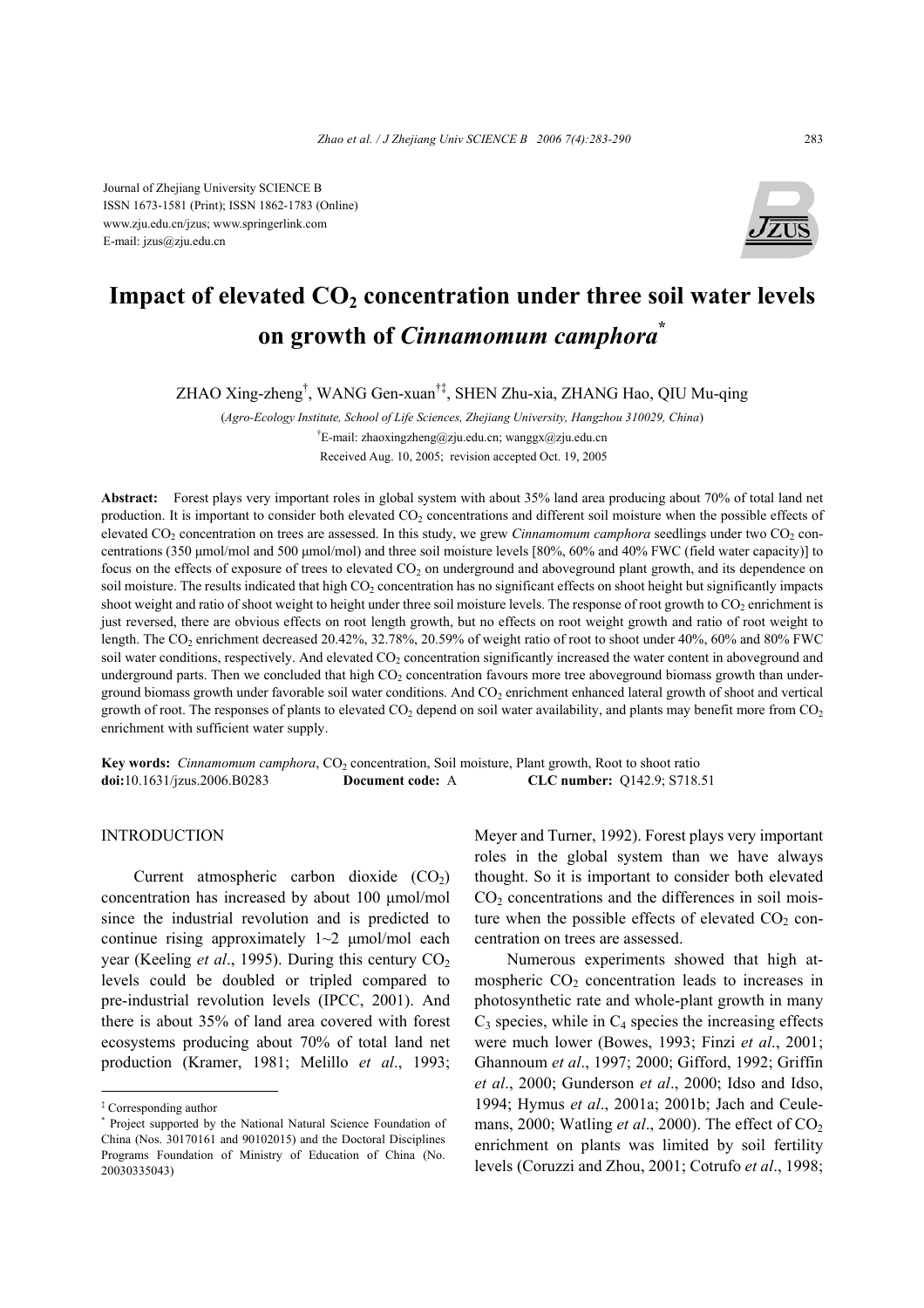Deng and Woodward, 1998; Loladze, 2002; Poorter, 1998; LaDeau and Clark, 2001; Oren *et al*., 2001; Walch-Liu *et al*., 2001) and varies under different soil moisture regimes (Wu *et al*., 2002; 2004). Most studies were carried out under favorable water conditions. However, data on the interactive effects of  $CO<sub>2</sub>$  and soil moisture on plants are scarce and often contradictory. Some authors claim that the percentage increase in plant growth due to elevated  $CO<sub>2</sub>$ concentration is generally not reduced by water stress (Idso and Idso, 1994; Kang *et al*., 2002) whereas the results of many other theoretical projections and field or greenhouse experiments suggest that the relative effects of  $CO<sub>2</sub>$  enrichment on plants are constrained by less than optimal levels of soil moisture (Poorter, 1993; 1998; Wu and Wang, 2000). Experiments on broad bean (*Vicia faba*), spring wheat under elevated  $CO<sub>2</sub>$  concentration of different soil water contents had been conducted formerly by our group (Wu and Wang, 2000; Lin and Wang, 2002; Wu *et al*., 2002; 2004).

Our hypothesis is that plant morphology of shoot or root would vary to adapt to environment changes, and that the responses to elevated  $CO<sub>2</sub>$  concentration may be controlled by soil water availability and experiments with growing seedlings of *Cinnamomum camphora* under two  $CO<sub>2</sub>$  concentrations (350) µmol/mol and 500 µmol/mol) and three soil moisture levels [80%, 60% and 40% field water capacity (FWC)] were conducted to observe the effects of exposure of tree seedlings to elevated  $CO<sub>2</sub>$  concentration on the morphology and biomass of underground and aboveground plant parts, and their dependence on soil moisture.

## MATERIALS AND METHODS

#### **Plant materials and growth conditions**

*Cinnamomum camphora* is a dense broadleaved evergreen that can grow to 15~46 m tall and 5 m in diameter. The shiny foliage is made up of alternate 2~10 cm oval leaves dangling from long petioles with each leaf having three distinct yellowish veins and with the area of whole adult leaf being about  $3000~6000$  mm<sup>2</sup>. The flowers come out in the spring on branching, followed by large crops of fruit comprised of round pea sized berries. It comes from China, Japan, Korea and adjacent parts of East Asia, where it grows in mesic forests at well-drained sites.

An experiment was conducted at Huajiachi campus, Zhejiang University, Hangzhou, China. Plants were grown in two identical controlled greenhouses (Conviron, Controlled Environments Ltd., Canada), one supplied with ambient  $CO<sub>2</sub>$  concentration  $((350±30) \mu mol/mol)$ , and another with elevated  $CO<sub>2</sub> concentration (500±30) \text{µmol/mol}.$ There were three water level treatments [80%, 60% and 40% field water capacity (FWC)] with ten replicate pots per water level in each greenhouse.

The environmental variables including  $CO<sub>2</sub>$ concentration, temperature and light intensity inside the two greenhouses were continuously monitored. Temperature and light intensity were the same in both greenhouses. Only  $CO<sub>2</sub>$  concentration was varied in the two greenhouses, one with ambient  $CO<sub>2</sub>$ , the other with elevated  $CO<sub>2</sub>$ . The environmental sensors and controlling systems of the two greenhouses were carefully calibrated before start of the experiment, and the environmental factors in the greenhouses were periodically monitored during the entire course of experiment in order to minimize the variance induced by the station in the greenhouses and between greenhouses heterogeneity of environmental conditions.

Air-conditionings inside the greenhouses facilitated the circulation and thorough mixing of air. The temperature inside the greenhouses was controlled at 25~30 °C during daytimes, and to that of the atmosphere during nighttimes. Average relative humidity inside the greenhouses was about 40% during the growth seasons and was measured but not controlled. The environmental variables such as  $CO<sub>2</sub>$  concentration, and daytime temperature inside the greenhouses were continuously monitored and controlled by a computer.

Before sowing, the soil was irrigated to 80% FWC. Then, soil samples were taken and analyzed at the laboratory. The results of analysis revealed that soil properties were: pH 7.0, organic matter 1.61%, available N 85.38 mg/kg, available P 31.01 mg/kg, available K 46.58 mg/kg, and FWC 35.6%.

Three soil water levels, 40%, 60% and 80% FWC, were applied to each greenhouse (ten pots per treatment), and kept constant throughout the entire experiment period by simply weighing each pot every 2 d and adding the water lost accordingly (Wu *et al*.,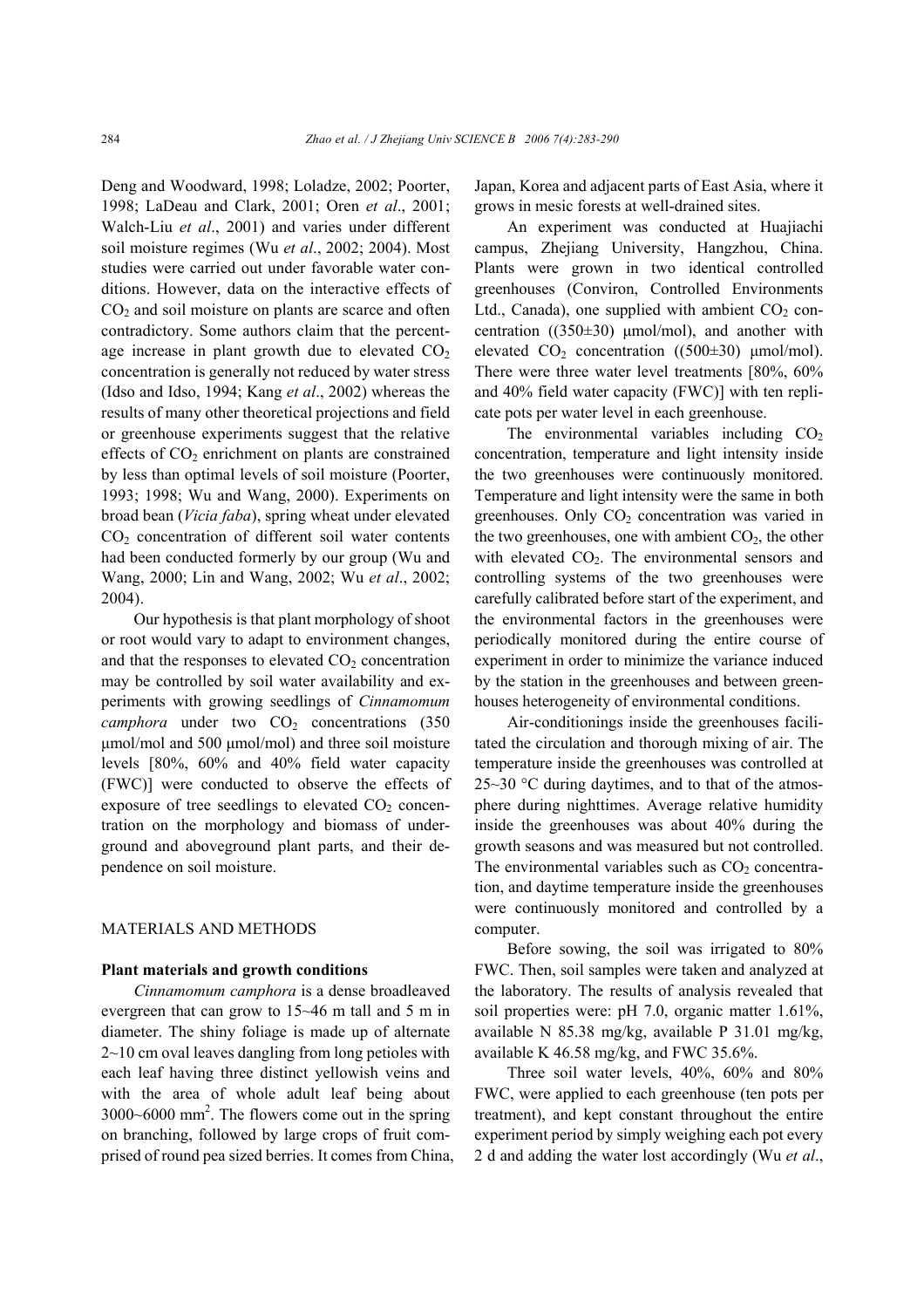2004). At the late growth phase, when total biomass of plant accounted for more than 0.5% of the total pot weight (plastic pot+soil+soil water+biomass), that fraction of biomass was taken into account.

# **Growth measurements**

Shoot height and root length were measured at first, then six seedlings were randomly selected to determine the wet and dry weight of shoot and root before transplanting, and all the plants were harvested at the end of the experiment. All component dry weights were measured following oven-drying to constant weight at 85 °C. And the water content of shoot and root was calculated by (wet weight–dry weight)/(dry weight). Plants were finally harvested on 20 July, 3 months (92 d) after transplanting.

#### **Experimental design and statistical design**

Our experiment consisted of two  $CO<sub>2</sub>$  levels (350 µmol/mol and 500 µmol/mol) and three soil water levels (40%, 60% and 80% FWC). A factorial design was used with a total of six treatments, which were designated as HC, HD, MC, MD, LC and LD, respectively, where H, M and L represented high (80% FWC), medium (60% FWC) and low soil moisture (40% FWC), C and D represented current (350  $\mu$ mol/mol) and elevated CO<sub>2</sub> concentration (500 µmol/mol), respectively. Each treatment had ten replicate pots in the greenhouses. Since the environment was the same in the two greenhouses throughout the plant growth period, pot replication was adequate. Thirty pots were placed in each greenhouse and controlled to three soil moisture levels. H, M and L pots were placed alternately in the greenhouses and randomly changed every 2 d after weighing for soil moisture control, and the greenhouses were changed every week to minimize the variance induced by the station in the greenhouses and by the between-greenhouses heterogeneity of environmental conditions.

Data were analyzed using SPSS 11.5 software for two-way ANOVA and standard deviation. Two-way ANOVA was carried out on shoot height/ root length, shoot/root weight, water content of shoot/ root, as well as length/weight ratio of root to shoot, and ratio of shoot/root weight to height/length to determine the effects of  $CO<sub>2</sub>$  level, soil moisture level and their interactions. Because ANOVA and most other statistical tests of significance do not work very well with ratio in very high or very low numbers, the data on ratio of shoot weight to height (WH) and ratio of root weight to length (WL) whose values were less than 0.3 were arcsine transformed with the equation of *y*=arcsin*x* (where *y* is the data for ANOVA analysis, and *x* is the original data) before the analyses. Mean values and error bars are calculated on the ten replicate pots of each treatment. And the standard errors are shown with error bars in the figures, respectively.

### RESULTS

# Impacts on plant shoot growth of higher  $CO<sub>2</sub>$ **concentration under three soil water levels**

Although there were no significant differences between the  $CO<sub>2</sub>$  concentrations, higher  $CO<sub>2</sub>$  concentration increased shoot height by 6.39%, 6.92% and 1.72%, and shoot weight by 1.45%, 27.04%, 36.25% under 40%, 60% and 80% field water capacity (FWC) soil moisture, respectively (Table 1). The positive effect of high  $CO<sub>2</sub>$  concentration on shoot biomass growth of *Cinnamomum camphora* was greater under high soil moisture conditions. As a result, the difference in shoot weight among the three soil moisture levels was greater under elevated CO<sub>2</sub>. Elevated CO<sub>2</sub> concentration strongly affected shoot water content (SWC) (Table 2). SWC was increased greatly under 40% and 60% FWC soil moisture, and decreased by 7.38% under 80% FWC soil moisture. Plants grown under elevated  $CO<sub>2</sub>$  concentration had larger ratio of shoot weight to height (WH), while plant height was no different between the two  $CO<sub>2</sub>$  concentrations (Table 1). The WH exposed to the higher  $CO<sub>2</sub>$  concentration increased by 39.58% and 20.45% under 80% and 60% FWC soil moisture, respectively. However, under 40% FWC soil water level, the ratio decreased by 3.37% (Fig.1, *P*<0.05). On the other hand, water deficit significantly decreased plant WH under both ambient and elevated  $CO<sub>2</sub>$  concentration (Fig.1, *P*<0.01).

# Effects of elevated CO<sub>2</sub> concentration on plant **root growth under different soil moisture**

Root length was increased by 5.57%, 28.37% and 3.40% by the higher  $CO<sub>2</sub>$  concentration under 40%,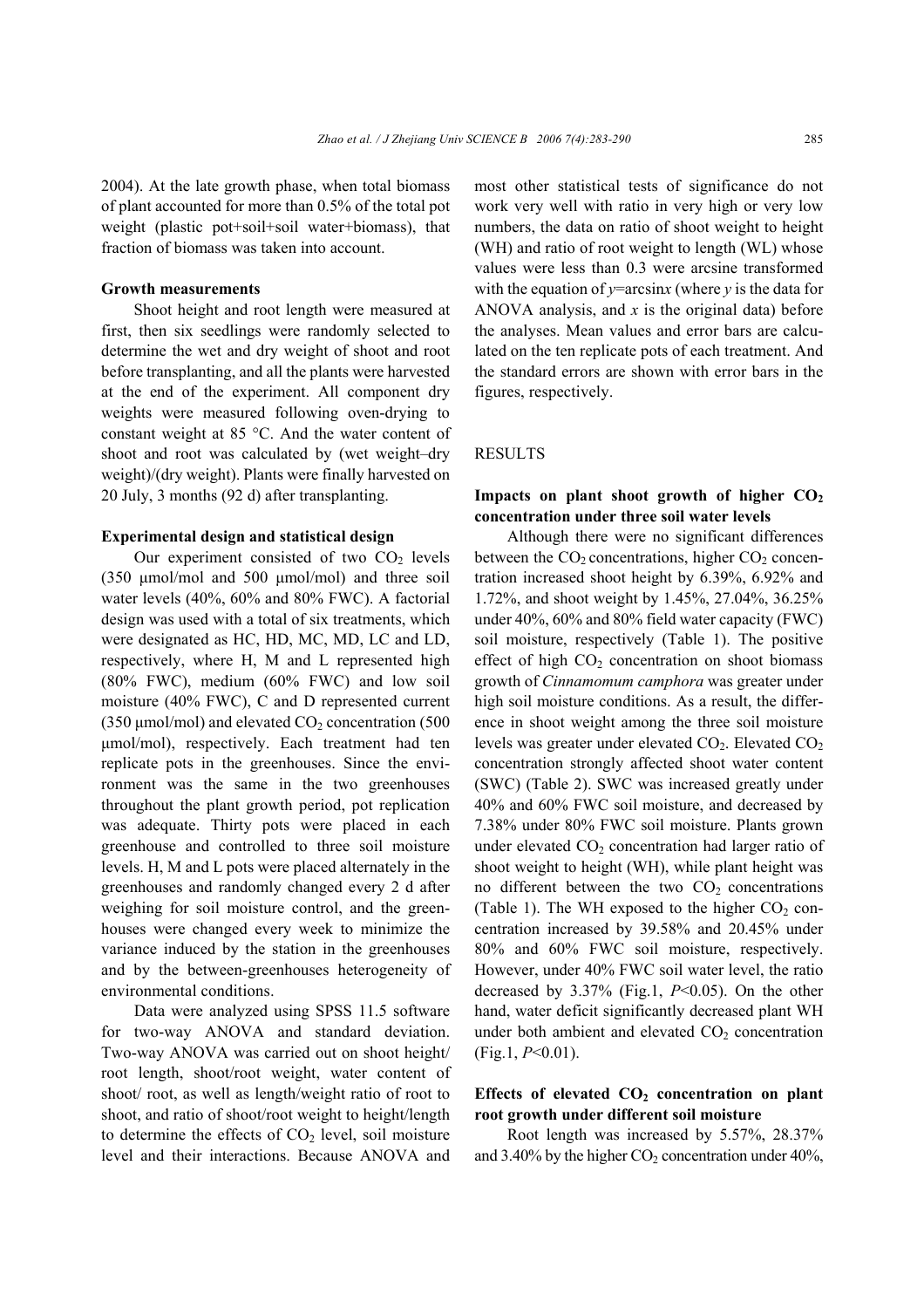Table 1 Effects of elevated CO<sub>2</sub> on shoot height (*SH*), **shoot weight (***SW***), root length (***RL***) and root weight (***RW***) under three soil moisture levels** 

|      |         | $350 \mu$ mol/mol           | 500 umol/mol        | P         |
|------|---------|-----------------------------|---------------------|-----------|
| SН   |         | 40% FWC 30 $83\pm2.24$ a    | 32.80 $\pm$ 1.57 a  | NS        |
| (cm) |         | 60% FWC 33.11 $\pm$ 1.46 ab | $35.40 \pm 1.69$ a  | NS        |
|      |         | 80% FWC 37.66±3.22 b        | 38 31 $\pm$ 2 30 a  | <b>NS</b> |
| SW   | 40% FWC | 4 15±0 64 a                 | $4.21 \pm 0.57$ a   | NS        |
| (g)  | 60% FWC | $4.59 \pm 0.67$ a           | $5.83 \pm 0.59$ a   | NS        |
|      | 80% FWC | $5.90 \pm 1.02$ a           | $8.04\pm0.97$ b     | NS        |
| RI.  |         | 40% FWC 37 18 $\pm$ 1 65 a  | 39 $25\pm 2.25$ a   | NS        |
| (cm) |         | 60% FWC 34.22 $\pm$ 3.91 a  | 43.93 $\pm$ 1.39 ab | **        |
|      | 80% FWC | $46.24 \pm 1.91$ b          | $47.81 \pm 0.80$ b  | NS        |
| RW   | 40% FWC | $4.48 \pm 1.00$ a           | $3.69 \pm 0.63$ a   | NS        |
| (g)  | 60% FWC | $5.11 \pm 0.73$ a           | $4.94 \pm 0.67$ a   | NS        |
|      | 80% FWC | $4.48 \pm 0.71$ a           | $5.44 \pm 0.84$ a   | NS        |

Significance between 350  $\mu$ mol/mol and 500  $\mu$ mol/mol CO<sub>2</sub> concentration (NS:  $P > 0.05$ , \*\* $P < 0.01$ ,  $n=10$ ); for each element, values in the same list followed by different letters are significantly different  $(P<0.05, n=10)$ , and the data are shown with mean value±*SE*

Table 2 Effects of elevated CO<sub>2</sub> on shoot and root water **content (***SWC* **and** *RWC***) under three soil moisture levels** 

|            | $350 \mu$ mol/mol 500 $\mu$ mol/mol |                   | P         |
|------------|-------------------------------------|-------------------|-----------|
| <b>SWC</b> | 40% FWC 1.89 $\pm$ 0.04 a           | $2.06 \pm 0.08$ a | ÷         |
|            | 60% FWC 1.96 $\pm$ 0.03 a           | $2.52 \pm 0.04$ b | **        |
|            | $80\%$ FWC $2.14\pm0.02$ b          | $1.99 \pm 0.05$ a | ×,        |
| RWC        | 40% FWC $1.46\pm0.06$ a             | $1.69 \pm 0.20$ a | <b>NS</b> |
|            | 60% FWC $1.22\pm0.03$ a             | $1.93 \pm 0.03$ a | **        |
|            | 80% FWC $1.81 \pm 0.03$ b           | $1.93 \pm 0.07$ a | NS        |

Significance between 350  $\mu$ mol/mol and 500  $\mu$ mol/mol CO<sub>2</sub> concentration (NS:  $P > 0.05$ ,  $^*P < 0.05$ ,  $^*P < 0.01$ ,  $n=10$ ); for each element, values in the same list followed by different letters are significantly different (*P*<0.05, *n*=10), and the data are shown with mean value±*SE*



Fig.1 Effects of elevated CO<sub>2</sub> on ratio of shoot weight **to height (WH) (g/cm) under three soil moisture levels**

60% and 80% FWC soil moisture, and there was significant difference between the  $CO<sub>2</sub>$  concentrations  $(P<0.01$ , Table 1). While high  $CO<sub>2</sub>$  concentration decreased root weight by 21.66% under low soil moisture (40% FWC), and increased by 21.26% under high moisture (80% FWC), but there was no significant difference between them (Table 1). The positive effect of high CO<sub>2</sub> concentration on *C. camphora* root growth was only shown under high soil moisture conditions. Root water content (RWC) was obviously increased by high  $CO<sub>2</sub>$  concentration under favourable soil water condition (60% FWC, Table 2), while under 40% and 80% FWC soil moisture, there were no significant responses of RWC to  $CO<sub>2</sub>$  content variability. The tendency of ratio of root weight to length (WL) was similar to that of root weight, and decreased under low water levels but increased under high soil moisture conditions. However, there were no differences between the two  $CO<sub>2</sub>$  concentrations and three water levels of plant W/L ratio (Fig.2).



Soil moisture (percentage of field water capacity)

Fig.2 Effects of elevated CO<sub>2</sub> on ratio of root weight to **length (WL) (g/cm) under three soil moisture levels**

# **Responses of ratio of root to shoot to elevated CO2 concentration and different water supply levels**

The positive effect of high  $CO<sub>2</sub>$  concentration on length ratio of root to shoot of *C. camphora* was only shown under 60% FWC soil moisture, while under 40% and 80% FWC soil water levels  $CO<sub>2</sub>$  enrichment resulted in 5.03% and 3.53% decrease, respectively (Fig.3). ANOVA analysis indicated that the interaction between elevated  $CO<sub>2</sub>$  concentration, soil water levels, and  $CO<sub>2</sub>$  concentration×water on plant growth was not significant. The effects of  $CO<sub>2</sub>$  concentration enrichment and different soil water conditions on weight ratio of root to shoot of *C*. *camphora* are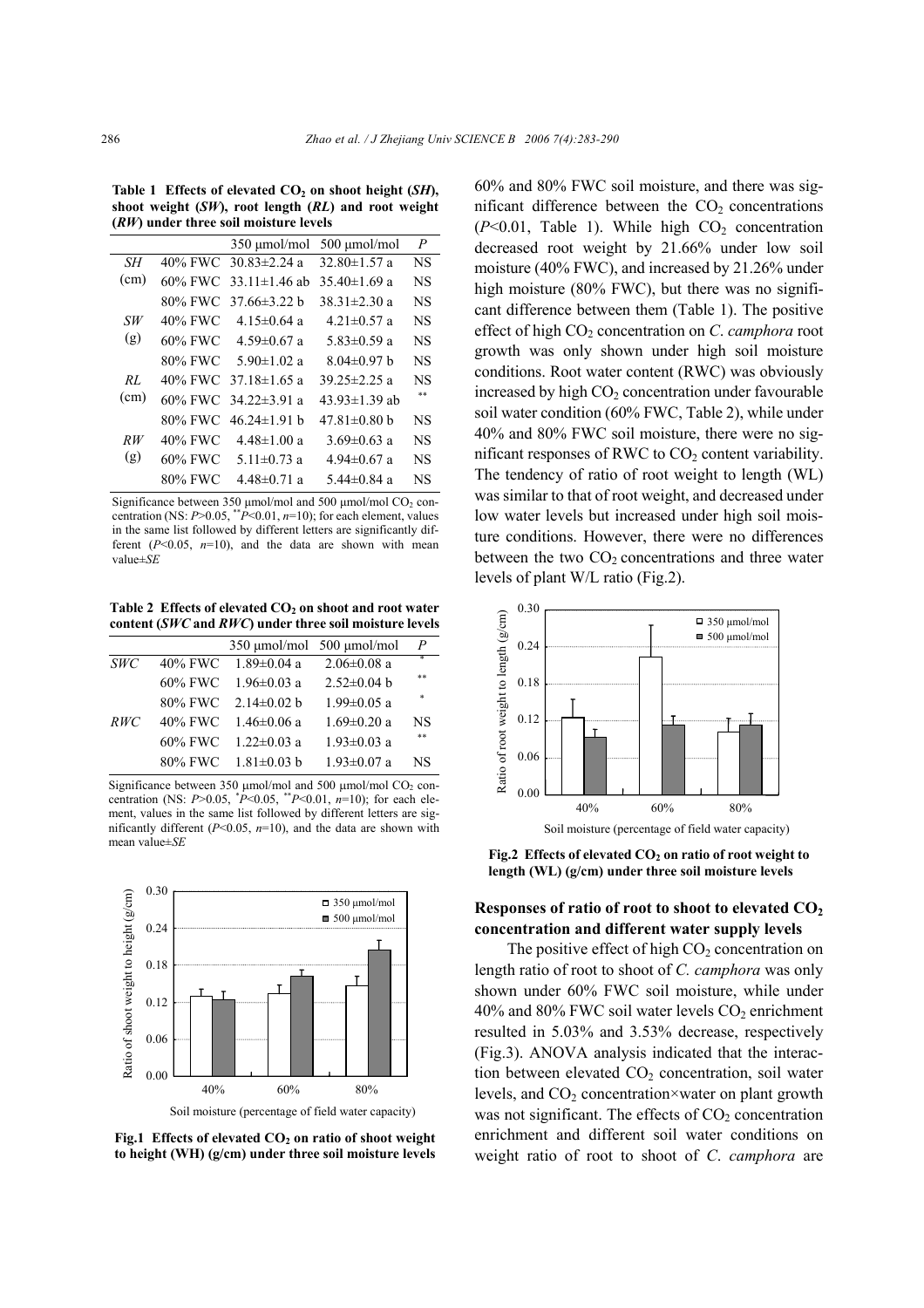shown in Fig.4 indicating that high  $CO<sub>2</sub>$  concentration decreases the ratio. And high soil water content (80% FWC) decreases the ratio by 42.4% and 29.4% compared with 60% FWC under current and elevated  $CO<sub>2</sub>$  concentration, respectively.  $CO<sub>2</sub>$  concentration enrichment decreased the ratio by 20.42%, 32.78%, 20.59% under 40%, 60% and 80% FWC soil water conditions, respectively. There were significant differences between different  $CO<sub>2</sub>$  concentration ( $P<$ 0.01) and soil moisture (*P*<0.01), while the interaction between  $CO<sub>2</sub>$  enrichment and soil water levels was not significant.



Fig.3 Effects of elevated  $CO<sub>2</sub>$  on length ratio of root to **shoot under three soil moisture levels**



Fig.4 Effects of elevated CO<sub>2</sub> on weight ratio of root to **shoot under three soil moisture levels**

## DISCUSSION

# Effects of CO<sub>2</sub> enrichment on plant morphology of *Cinnamomum camphora*

In the present experiments,  $CO<sub>2</sub>$  enrichment significantly increased shoot weight as reported previously in many other studies (Curtis and Wang, 1998; DeLucia *et al*., 1999; Eichelmann *et al*., 2004; Niklaus *et al*., 2001; Norby *et al*., 1999; Smith *et al*., 2000; Tissue *et al*., 2001; Usami *et al*., 2001; Woodward, 2002) but without obvious impacts on its height, the ratio of shoot weight to height (WH) was bigger under elevated  $CO<sub>2</sub>$  concentration ( $P<0.05$ , Fig.1). While the effects of  $CO<sub>2</sub>$  concentration enrichment on root growth was significant on length rather than weight, especially under favorable conditions (60% FWC soil moisture), the ratio of root weight to length (WL) in higher  $CO<sub>2</sub>$  concentration was half of that in current concentration (Fig.2). The positive effects of high CO<sub>2</sub> concentration on length ratio of root to shoot of *C*. *camphora* was not significant, while there was significant differences between different  $CO<sub>2</sub>$  concentration  $(P<0.01)$  on weight ratio.  $CO<sub>2</sub>$  and soil water levels had significant effects on plant water content (Table 2, *P*<0.01). Then we concluded that  $CO<sub>2</sub>$  enrichment should favour plant water conservation which accords with reported positive effects of elevated  $CO<sub>2</sub>$  concentration on plant water use efficiency (Allen, 1990; Ellsworth, 1999; Gavazzi *et al*., 2000; Hui *et al*., 2001; Liao and Wang, 2002; Wu and Wang, 2000; Wu *et al*., 2002; 2004). Then we suggest that plant morphology could be altered under future high  $CO<sub>2</sub>$  concentration conditions. High  $CO<sub>2</sub>$  enhances plants shoot lateral growth more than vertical growth, whereas there was little effect on root growth.

# Interactive effect of CO<sub>2</sub> concentration and soil **moisture on plant growth**

Observation results indicated that  $CO<sub>2</sub>$  concentration and soil moisture had significant interactive effects on plant growth. High  $CO<sub>2</sub>$  could alleviate the negative effects of water deficit on plants on the one hand, and the positive effects of high  $CO<sub>2</sub>$  concentration on plant growth were constrained by less favorable soil moisture conditions on the other hand. This accords with most previous reports (Conroy and Hocking, 1993; Poorter, 1998; Catovsky and Bazzaz, 1999; Ward *et al*., 1999; Wu and Wang, 2000).

Moreover, still other reports on similar experiments suggested that growth induced by high  $CO<sub>2</sub>$ was greater under drought stress than under high soil moisture (Gifford, 1992). This may be partly attributed to the different method of water control. In their experiments, dry treatment was realized by periodi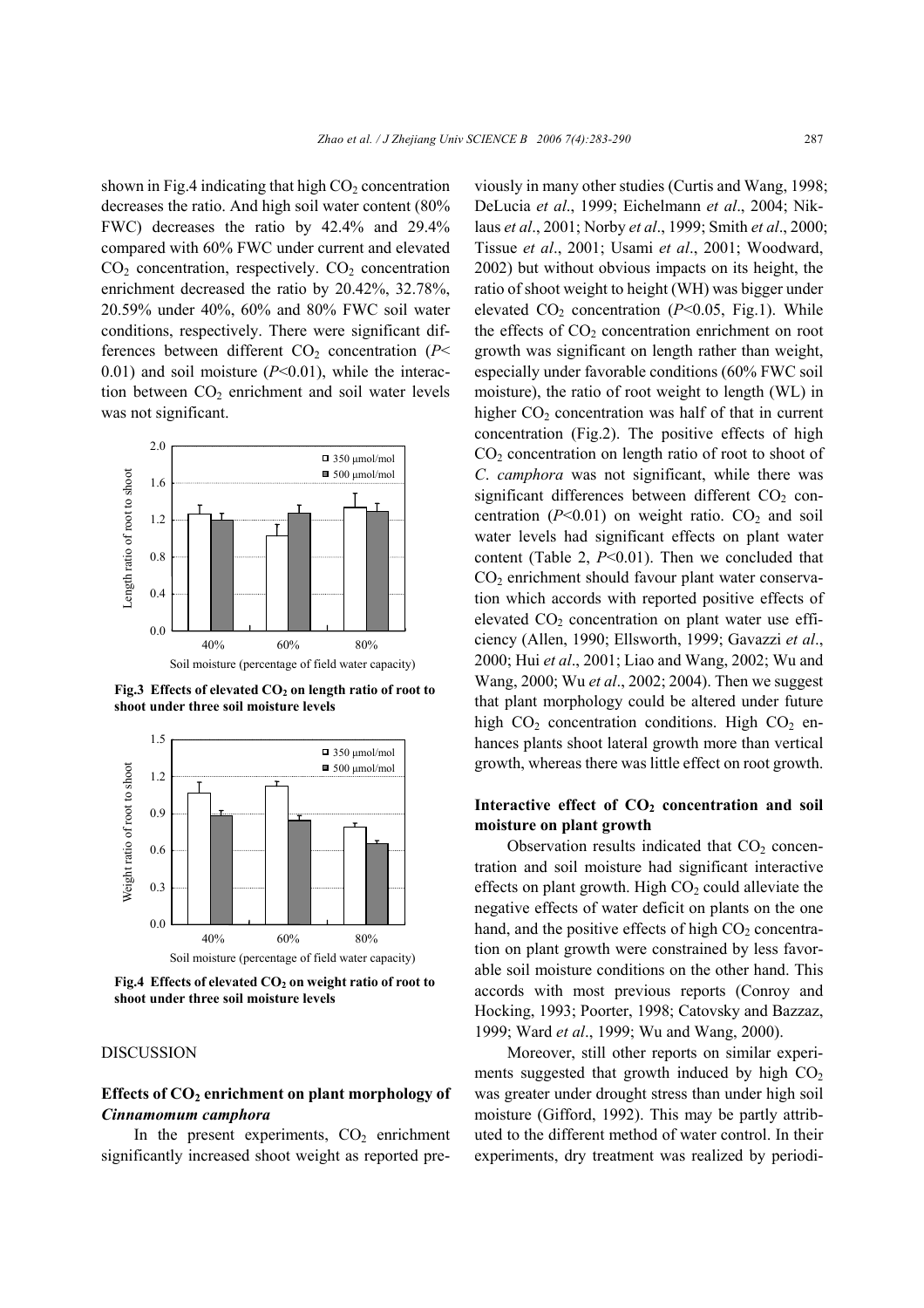cally supplying a preset amount of water (very little) or giving no water. The quantity of water added to maintain the soil moisture gradient did not give out the actual soil moisture. This may lead to actually better soil water conditions in high  $CO<sub>2</sub>$  treatment than in ambient treatment since plants use water more economically under high  $CO<sub>2</sub>$  concentration conditions. Additionally, use of different factors, such as temperature and light intensity, may alter the interaction between  $CO<sub>2</sub>$  concentrations and soil moisture.

Thus, based on the results of ours and those from the literature, it can be concluded that the positive effects of  $CO<sub>2</sub>$  enrichment on plants are greater under more suitable conditions. Depending on the life history and evolutionary traits of species, different species of wild plants and their cultivated relatives or even different cultivars of the same domesticated species may respond differently to an environmental gradient as realized by the researchers. For instance, Catovsky and Bazzaz (1999) found that under elevated atmospheric  $CO<sub>2</sub>$  levels, the seedling growth of paper birch often found on more xeric, well-drained soils, was enhanced more by low soil moisture treatment than by high soil moisture treatment, while yellow birch usually associated with more mesic sites, showed more improved growth under high soil moisture treatment (Catovsky and Bazzaz, 1999).

#### **CONCLUSION**

Morphologically, high  $CO<sub>2</sub>$  concentration enhances shoot lateral growth more than vertical growth, but the responses of root were just opposite.

That high  $CO<sub>2</sub>$  concentration beneficial to tree aboveground biomass is consistent with many other study results reported in the literature, but its effects on plant underground biomass growth is relatively lower.

The responses of plants to elevated  $CO<sub>2</sub>$  depend on soil water availability, and plants may benefit more from  $CO<sub>2</sub>$  enrichment under favorable environment such as sufficient water and nutrients.

#### **References**

Allen, J.L.H., 1990. Plant responses to rising carbon dioxide and potential interactions with air pollutants. *Journal of Environmental Quality*, **19**(1):15-34.

Bowes, G., 1993. Facing the inevitable: plants and increasing

atmospheric CO<sub>2</sub>. Annual Review of Plant Physiology and *Plant Molecular Biology*, **44**(1):309-332. [doi:10.1146/ annurev.pp.44.060193.001521]

- Catovsky, S., Bazzaz, F.A., 1999. Elevated  $CO<sub>2</sub>$  influences the responses of two birch species to soil moisture: implications for forest community structure. *Global Change Biology*, **5**(5):507-518. [doi:10.1046/j.1365-2486.1999. 00247.x]
- Conroy, J., Hocking, P., 1993. Nitrogen nutrition of  $C_3$  plants at elevated atmospheric CO<sub>2</sub> concentrations. *Physiologia Plantarum*, **89**(3):570-581. [doi:10.1034/j.1399-3054. 1993.890323.x]
- Coruzzi, G.M., Zhou, L., 2001. Carbon and nitrogen sensing and signaling in plants: emerging 'matrix' effects. *Current Opinion in Plant Biology*, **4**(3):247-253. [doi:10. 1016/S1369-5266(00)00168-0]
- Cotrufo, M.F., Ineson, P., Scott, A., 1998. Elevated  $CO<sub>2</sub>$  reduces the nitrogen concentration of plant tissues. *Global Change Biology*, **4**(1):43-54. [doi:10.1046/j.1365-2486. 1998.00101.x]
- Curtis, P.S., Wang, X., 1998. A meta-analysis of elevated  $CO<sub>2</sub>$ effects on woody plant mass, form, and physiology. *Oecologia*, **113**(3):299-313. [doi:10.1007/s00442005 0381]
- DeLucia, E.H., Hamilton, J.G., Naidu, S.L., Thomas, R.B., Andrews, J.A., Finzi, A., Lavine, M., Matamala, R., Mohan, J.E., Hendrey, G.R., *et al*., 1999. Net primary production of a forest ecosystem with experimental  $CO<sub>2</sub>$ enrichment. *Science*, **284**(5417):1177-1179. [doi:10. 1126/science.284.5417.1177]
- Deng, X., Woodward, F.I., 1998. The growth and yield responses of *Fragaria ananassa* to elevated  $CO<sub>2</sub>$  and N supply. *Annals of Botany*, **81**(1):67-71. [doi:10.1006/ anbo.1997.0535]
- Eichelmann, H., Oja, V., Rasulov, B., Padu, E., Bichele, I., Pettai, H., Möls, T., Kasparova, I., Vapaavuori, E., Laisk, A., 2004. Photosynthetic parameters of birch (*Betula pendula Roth*) leaves growing in normal and in CO<sub>2</sub> and O3 enriched atmospheres. *Plant, Cell & Environment*, **27**(4):479-495. [doi:10.1111/j.1365-3040.2003. 01166.x]
- Ellsworth, D.S., 1999.  $CO<sub>2</sub>$  enrichment in a maturing pine forest: are  $CO<sub>2</sub>$  exchange and water status in the canopy affected? *Plant, Cell & Environment*, **22**(5):461-472. [doi:10.1046/j.1365-3040.1999.00433.x]
- Finzi, A.C., Allen, A.S., DeLucia, E.H., Ellsworth, D.S., Schlesinger, W.H., 2001. Forest litter production, chemistry, and decomposition following two years of free-air CO2 enrichment. *Ecology*, **82**(2):470-484.
- Gavazzi, M., Seiler, J., Aust, W., Zedaker, S., 2000. The influence of elevated carbon dioxide and water availability on herbaceous weed development and growth of transplanted loblolly pine (*Pinus taeda*). *Environmental and Experimental Botany*, **44**(3):185-194. [doi:10.1016/ S0098-8472(00)00065-4]
- Ghannoum, O., von Caemmerer, S., Barlow, E.W.R., 1997. The effects of  $CO<sub>2</sub>$  enrichment and irradiance on the growth, morphology and gas exchange of a C<sub>3</sub> (*Panicum*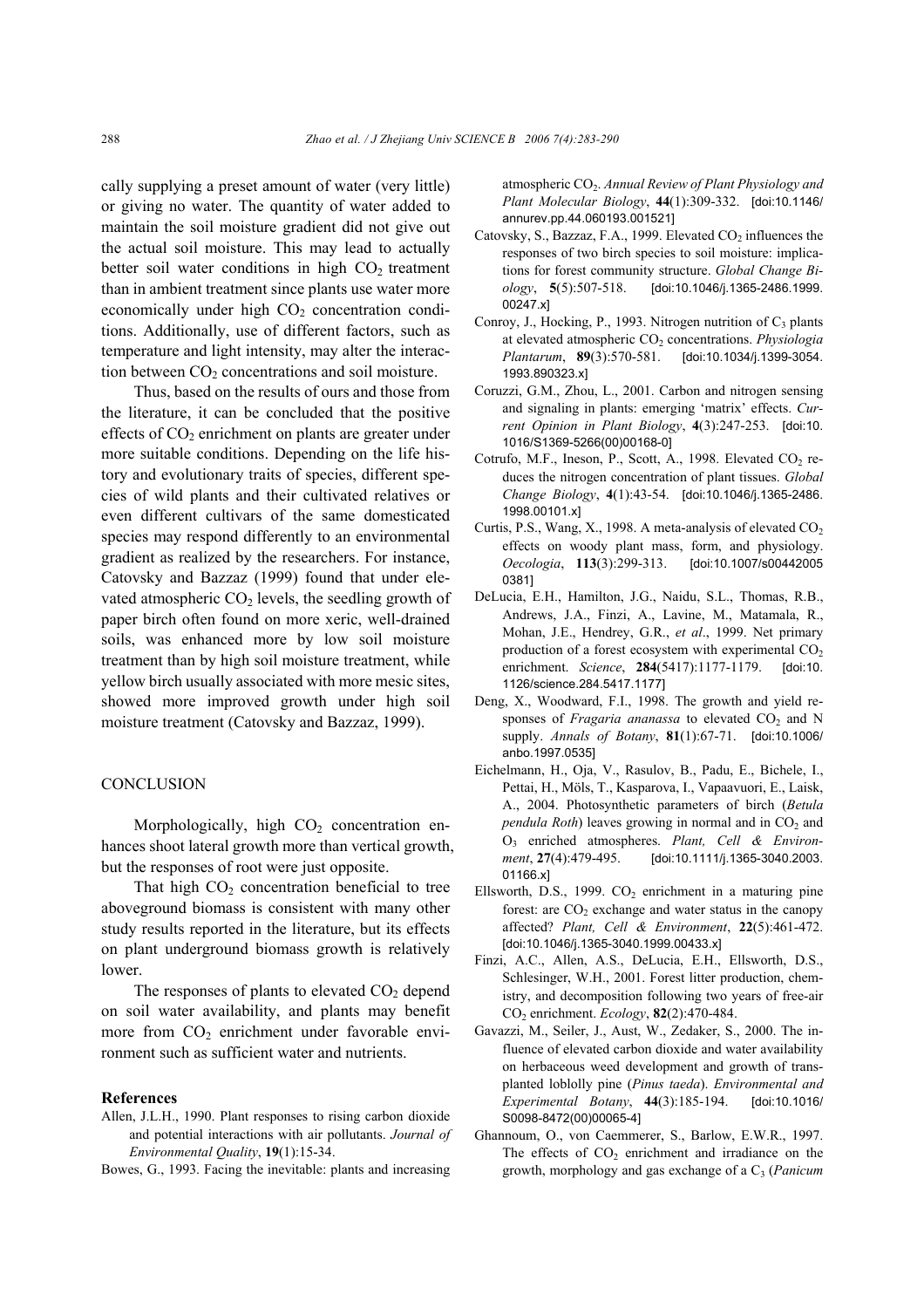*iaxum*) and C4 (*Panicum antidotale*) grass. *Australian Journal of Plant Physiology*, **24**(2):227-237.

- Ghannoum, O., von Caemmerer, S., Ziska, L.H., Conroy, J.P., 2000. The growth response of  $C_4$  plants to rising atmospheric CO2 partial pressure: a reassessment. *Plant, Cell & Environment*, **23**(9):931-942. [doi:10.1046/j.1365-3040. 2000.00609.x]
- Gifford, R.M., 1992. Interaction of carbon dioxide with growth-limiting environmental factors in vegetation productivity: implications for the global carbon cycle. *Advances in Bioclimatology*, **1**(1):24-58.
- Griffin, K.L., Tissue, D.T., Turnbull, M.H., Whitehead, D., 2000. The onset of photosynthetic acclimation to elevated CO2 partial pressure in field grown *Pinus radiata* D. Don after 4 years. *Plant, Cell & Environment*, **23**(10): 1089-1098. [doi:10.1046/j.1365-3040.2000.00622.x]
- Gunderson, C.A., Norby, R.J., Wullschleger, S.D., 2000. Acclimation of photosynthesis and respiration to simulated climatic warming in northern and southern populations of *Acer saccharum*: laboratory and field evidence. *Tree Physiology*, **20**(2):87-96.
- Hui, D.F., Luo, Y.Q., Cheng, W.X., Coleman, J.S., Johson, D.W., Sims, D.A., 2001. Canopy radiation and water-use efficiencies as effected by elevated [CO2]. *Global Change Biology*, **7**(1):75-91. [doi:10.1046/j.1365-2486.2001. 00391.x]
- Hymus, G.J., Baker, N.R., Long, S.P., 2001a. Growth in elevated  $CO<sub>2</sub>$  can both increase and decrease photochemistry and photoinhibition of photosynthesis in a predictable manner. Dactylis glomerata grown in two levels of nitrogen nutrition. *Plant Physiology*, **127**(3):1204-1211. [doi:10.1104/pp.127.3.1204]
- Hymus, G.J., Dijkstra, P., Baker, N.R., Drake, B.G., Long, S.P., 2001b. Will rising  $CO<sub>2</sub>$  protect plants from the midday sun? A study of photoinhibition of *Quercus myrtifolia* in a scrub-oak community in two seasons. *Plant, Cell & Environment*, **24**(12):1361-1368. [doi:10.1046/j.1365-3040. 2001.00792.x]
- Idso, K.E., Idso, S.B., 1994. Plant responses to atomspheric  $CO<sub>2</sub>$  enrichment in the face of environmental constraint: a review of the past 10 year's research. *Agricultural and Forest Meteorology*, **69**(3-4):153-203. [doi:10.1016/ 0168-1923(94)90025-6]
- IPCC (Intergovernmental Panel on Climate Change Group), 2001. Climate Change 2001: the Scientific Basis: Contribution of Working Group I to the Third Assessment Report of the Intergovernmental Panel on Climate Change. Cambridge University Press, Cambridge.
- Jach, M.E., Ceulemans, R., 2000. Effects of season, needle age and elevated atmospheric  $CO<sub>2</sub>$  on photosynthesis in Scots pine (*Pinus sylvestris*). *Tree Physiology*, **20**(3):145-157.
- Kang, S.Z., Zhang, F.C., Hu, X.T., Zhang, J.H., 2002. Benefits of CO2 enrichment on crop plants are modified by soil water. *Plant and Soil*, **238**(1):69-77. [doi:10.1023/A: 1014244413067]
- Keeling, C.D., Whorf, T.P., Whalen, M., van der Plicht, J., 1995. Interannual extremes in the rate of rise of atmos-

pheric carbon dioxide since 1980. *Nature*, **375**(6533): 666-670. [doi:10.1038/375666a0]

- Kramer, P.J., 1981. Carbon dioxide concentration, photosynthesis, and dry matter production. *BioScience*, **31**(1): 29-33.
- LaDeau, S.L., Clark, J.S., 2001. Rising  $CO<sub>2</sub>$  levels and the fecundity of forest trees. *Science*, **292**(5514):95-98. [doi:10.1126/science.1057547]
- Liao, J.X., Wang, G.X., 2002. Effects of drought,  $CO<sub>2</sub>$  concentration and temperature increasing on photosynthesis rate, evapotranspiration, and water use efficiency of spring wheat. *Chinese Journal of Applied Ecology*, **13**(5):36-39 (in Chinese).
- Lin, J.S., Wang, G.X., 2002. Doubled  $CO<sub>2</sub>$  could improve the drought tolerance better in sensitive cultivars than in tolerant cultivars in spring wheat. *Plant Science*, **163**(3): 627-637. [doi:10.1016/S0168-9452(02)00173-5]
- Loladze, I., 2002. Rising atmospheric  $CO<sub>2</sub>$  and human nutrition: toward globally imbalanced plant stoichiometry? *Trends in Ecology and Evolution*, **17**(10):457-461. [doi:10.1016/S0169-5347(02)02587-9]
- Melillo, J.M., McGuire, A.D., Kicklighter, D.W., Moore III, B., Vorosmarty, C.J., Schloss, A.L., 1993. Global climate change and terrestrial net primary production. *Nature*, **363**(6426):234-240. [doi:10.1038/363234a0]
- Meyer, W.B., Turner, B.L., 1992. Human population growth and global land-use/cover change. *Annual Review of Ecology and Systematics*, **23**(1):39-61. [doi:10.1146/ annurev.es.23.110192.000351]
- Niklaus, P.A., Wohlfender, M., Siegwolf, R., Körner, C., 2001. Effects of six years of atmospheric  $CO<sub>2</sub>$  enrichment on plant, soil and soil microbial C of a calcareous grassland. *Plant and Soil*, **233**(2):189-202. [doi:10.1023/A:1010389 724977]
- Norby, R.J., Wullschleger, S.D., Gunderson, C.A., Johnson, D.W., Ceulemans, R., 1999. Tree responses to rising  $CO<sub>2</sub>$ in field experiments: implications for the future forest. *Plant, Cell & Environment*, **22**(6):683-714. [doi:10.1046/ j.1365-3040.1999.00391.x]
- Oren, R., Ellsworth, D.S., Johnsen, K.H., Phillips, N., Ewers, B.E., Maier, C., Schafer, K.V.R., McCarthy, H., Hendrey, G., McNulty, S.G., *et al*., 2001. Soil fertility limits carbon sequestration by forest ecosystems in a  $CO<sub>2</sub>$ -enriched atmosphere. *Nature*, **411**(6836):469-472. [doi:10.1038/ 35078064]
- Poorter, H., 1993. Interspecific variation in the growth response of plants to an elevated ambient  $CO<sub>2</sub>$  concentration. *Vegetatio*, **104-105**(1):77-97. [doi:10.1007/BF000 48146]
- Poorter, H., 1998. Do slow-growing species and nutrient-stressed plants respond relatively strongly to elevated CO2? *Global Change Biology*, **4**(6):693-697. [doi:10. 1046/j.1365-2486.1998.00177.x]
- Smith, D.S., Huxman, T.E., Zitzer, S.F., Charlet, T.N., Housman, D.C., Coleman, J.S., Fenstermaker, L.K., Seemann, J.R., Nowak, R.S., 2000. Elevated  $CO<sub>2</sub>$  increases productivity and invasive species success in an